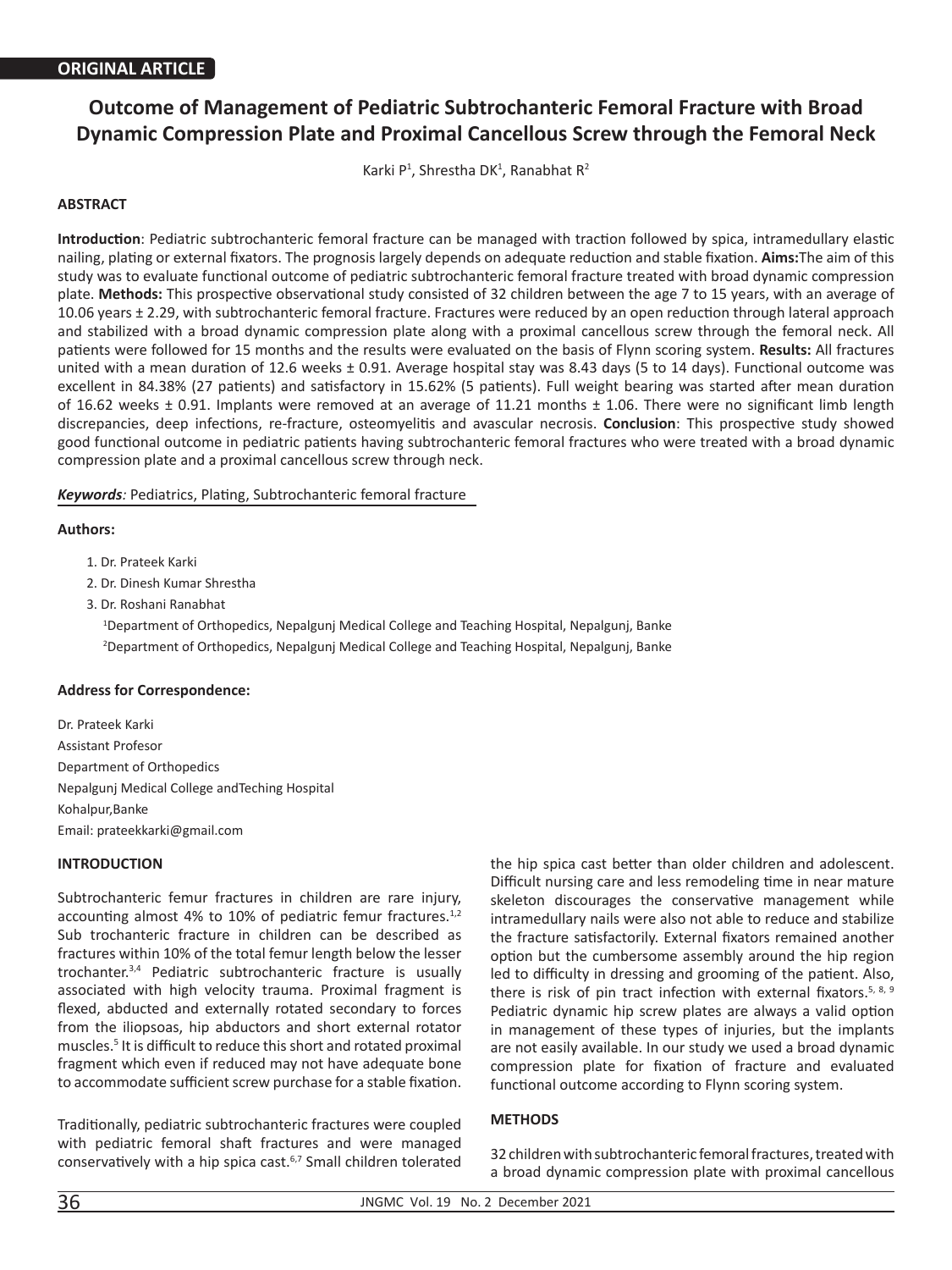Karki et al.: Outcome of Management of Pediatric Subtrochanteric Femoral Fracture with Broad Dynamic Compression Plate and Proximal Cancellous Screw through the Femoral Neck

screw towards the neck at Nepalgunj Medical College Teaching Hospital, Kohalpur from July 2017 to June 2021 were included in this prospective observational study. Pathological fractures, open fractures and patients more than 15 years were excluded from this study. Informed written consent was taken from the patient's guardian and only those willing to take part in this study were included.

Under general anesthesia patient was placed supine on a radiolucent fracture table. After an open reduction through lateral approach to thigh, a pre-bent broad dynamic compression plate was placed and a 5.5mm cancellous screw was passed through most proximal hole into femoral neck without violating the physis under C-arm guidance (figure 1). The plates were contoured by plate bender. Plates were selected based on the fracture length with at least six cortices purchased at distal fragment.



*Figure 1: A: Placement of guide wire avoiding physis. B: final position of screws*

Hip and knee movements were started soon after operation, within the limits of pain, followed by toe touch weight bearing and ambulation with crutches. Increased weight bearing was allowed as the fracture was judged to be healing. Full weight bearing was allowed once clinical and radiological union was achieved. Age and sex of the patients were recorded. Fracture pattern was documented as length stable or length unstable. Length-stable fractures were transverse and short oblique whereas length-unstable fractures were comminuted, spiral and long oblique, where the length of the obliquity was twice the diameter of the femoral shaft at that level. Time to radiological union was defined as duration when there was evidence of callus across the fracture site seen on at least 3 of 4 cortices seen on an antero-posterior and lateral X-rays.

Functional outcome was evaluated at final follow-up using Flynn scoring system (table I) as excellent, satisfactory or poor based on leg length discrepancy, fracture malalignment, pain and complications.<sup>10</sup>

| <b>Criteria</b>           | <b>Excellent</b> | <b>Satisfactory</b>   | Poor                                                 |
|---------------------------|------------------|-----------------------|------------------------------------------------------|
| Leg length<br>discrepancy | < 1.0 cm         | < 2.0 cm              | >2.0 cm                                              |
| Malalignment              | 5 degrees        | 10 degrees            | >10degrees                                           |
| Pain                      |                  | -                     | Present                                              |
| Complications             |                  | Minor and<br>resolved | Major<br>complication<br>and/or lasting<br>morbidity |

*Table I: Flynn scoring system10*

**Statistical methods:** SPSS version 21 was used for statistical analysis. For descriptive data analysis percentage, mean and standard deviation was calculated.

# **RESULTS**

The study consisted 32 patients, of them 22(68.75%) were male and 10(31.25%) females with an average age of 10.06 years ± 2.29 (mean ± SD). 26(81.25%) sustained trauma due to fall from height and six had road traffic accident.

The radiological observation showed that 18(56.25%) had length stable fractures and 14(43.75%) had length unstable fractures. Two patients sustained ipsilateral forearm bone fracture, one had ipsilateral clavicle fracture, one had head injury and one had blunt trauma abdomen. The average hospital stay was 8.4 days (range 5 to 14 days), as those patients who had associated injuries stayed for longer duration. The surgery was uneventful for all, while three (9.4%) had superficial wound infection which healed with oral antibiotics and regular change of dressing and two (6.25%) had limb length discrepancy, where the involved limb was longer 1 cm and 1.5 cm respectively. The functional outcome was excellent in 84.38% (27 patients) and satisfactory in 15.62% (5 patients) as shown in figure 2 and 3.



*Figure 2 : Functional outcome at final follow up*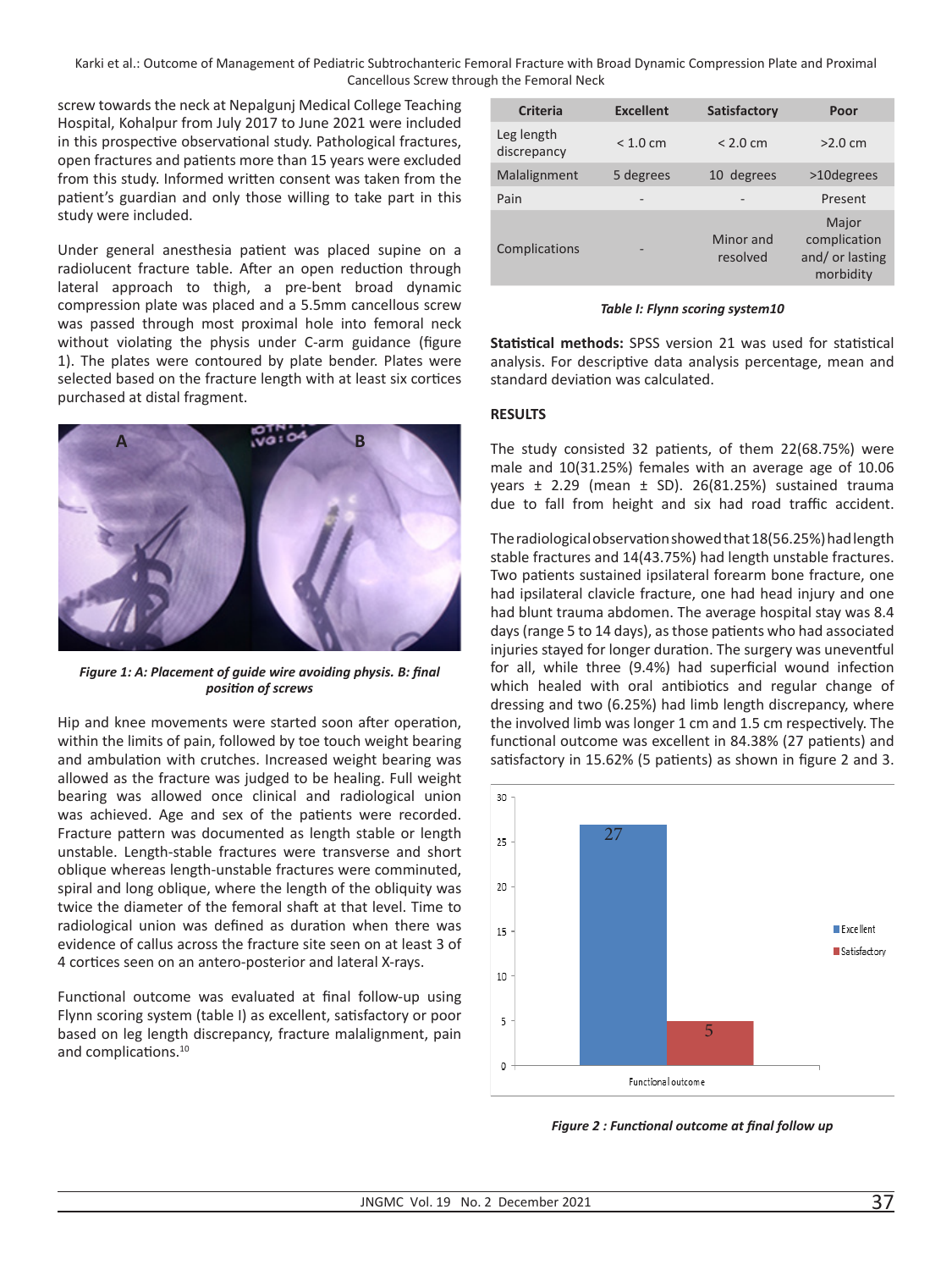Karki et al.: Outcome of Management of Pediatric Subtrochanteric Femoral Fracture with Broad Dynamic Compression Plate and Proximal Cancellous Screw through the Femoral Neck



*Figure 3 : Hip range of motion in postoperative period*

All the fractures united at an average of 12.6 weeks  $\pm$  0.91 (mean ± SD) as shown in figure 4. The implants were removed at an average of 11.21 months ±1.06 (mean ± SD).



*Figure 4: Sequential x-rays till full union*

## **DISCUSSION**

Pediatric subtrochanteric fractures are rare injuries and are complex in terms of management. There are literatures where several authors have tried their hands-on variety of treatment options like traction followed by hip spica casting, immediate spica casting, cast bracing and internal as well as external fixation devices. $6, 8, 11$ 

There is no clear consensus in management of these injuries. Ireland and Fischer in their study managed older children, initially with a 90-90 degree traction followed by hip spica cast. They noticed maximum of 5 cm of overriding of affected extremity with maximum sagittal plain angulation of about 50 degrees and coronal plane angulation of about 45 degrees.<sup>4</sup> Aronson et al<sup>12</sup> also concluded that children older than 10 years and more than 45 kg weight, when managed with hip spica cast after a 90/90 traction had higher incidence of shortening

and malunion. Besides, prolonged immobilization of patients is another drawback with hip spica cast leading to loss in school hours as well.

Several studies have documented surgical management of pediatric subtrochanteric to be more superior to conservative treatment with plaster. External fixators though yielded satisfactory results, are occasionally associated with risk of pin tract infection, loss of reduction and refracture.<sup>5,9</sup> The assembly makes dressing and grooming difficult as well. Sayed et al<sup>1</sup> in their study also discouraged the use of external fixators owing to the insufficient space for adequate pin placement in proximal fragment. While intramedullary elastic nails being a popular fixation device for pediatric shaft of femur fracture; seems inadequate in subtrochanteric fracture. Flynn et al<sup>10,13</sup> and Luhmann et al<sup>14</sup> in their several studies have mentioned malunion, leg length discrepancies, painful nail prominence and nail exposure with an intramedullary elastic nails. An appropriate implant selection is always a dilemma in management of these fractures because of short and rotated proximal fragment that does not have adequate space for sufficient purchase of screws to provide a stable fixation. The proximal screw aimed towards the femoral neck, gives space to accommodate an extra screw in the small proximal fragment that increased the stability.

The mean union duration of all fractures was 12.6 weeks  $\pm$ 0.91 (mean ± SD). These results were similar to that of Sayed et al<sup>1</sup> and Gogna et al.<sup>15</sup> The functional outcome was excellent in 84.38% (27 patients) and satisfactory in 15.62% (5 patients). Our result was consistent to that of Li et al.<sup>11</sup>

The study performed by Sayed et al<sup>1</sup> mentioned that  $11.1\%$ patients had superficial infections which were managed with antibiotics and regular wound cleaning. Likewise in our study, three patients (9.4%) developed superficial wound infection. This healed eventually with antibiotics and regular dressing of wound. There was no case of osteomyelitis and compromising leg length discrepancy.

## **LIMITATIONS**

The major limitation of this study is smaller sample size, so that total numbers of patients were not enough to make more accurate conclusion but considering rarity of these fractures it is still a case series with adequate number. Another limitation is lack of control group to compare this technique with conservative management or nailing to make a more meaningful conclusion.

## **CONCLUSION**

This prospective study showed good functional outcome in pediatric patients with subtrochanteric femoral fracture who were treated with a broad dynamic compression plate and a proximal cancellous screw through neck. We believe the addition of this technique in the armamentarium of existing methods could be valuable, because of ease of availability of implants, less technically demanding surgery, good outcome and an early mobility which also prevented loss of school hours